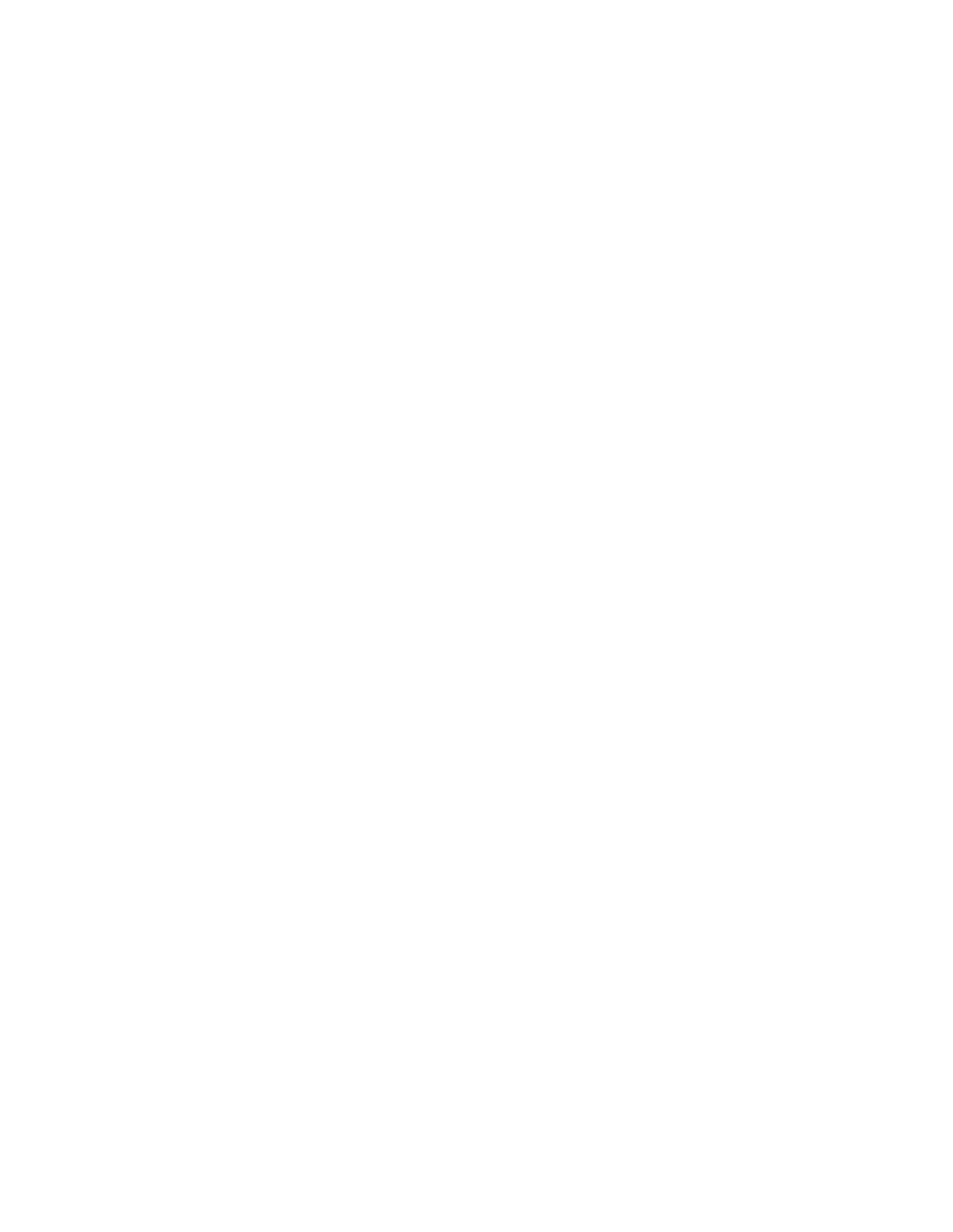Until Dawn for wind quintet Brian Raphael Nabors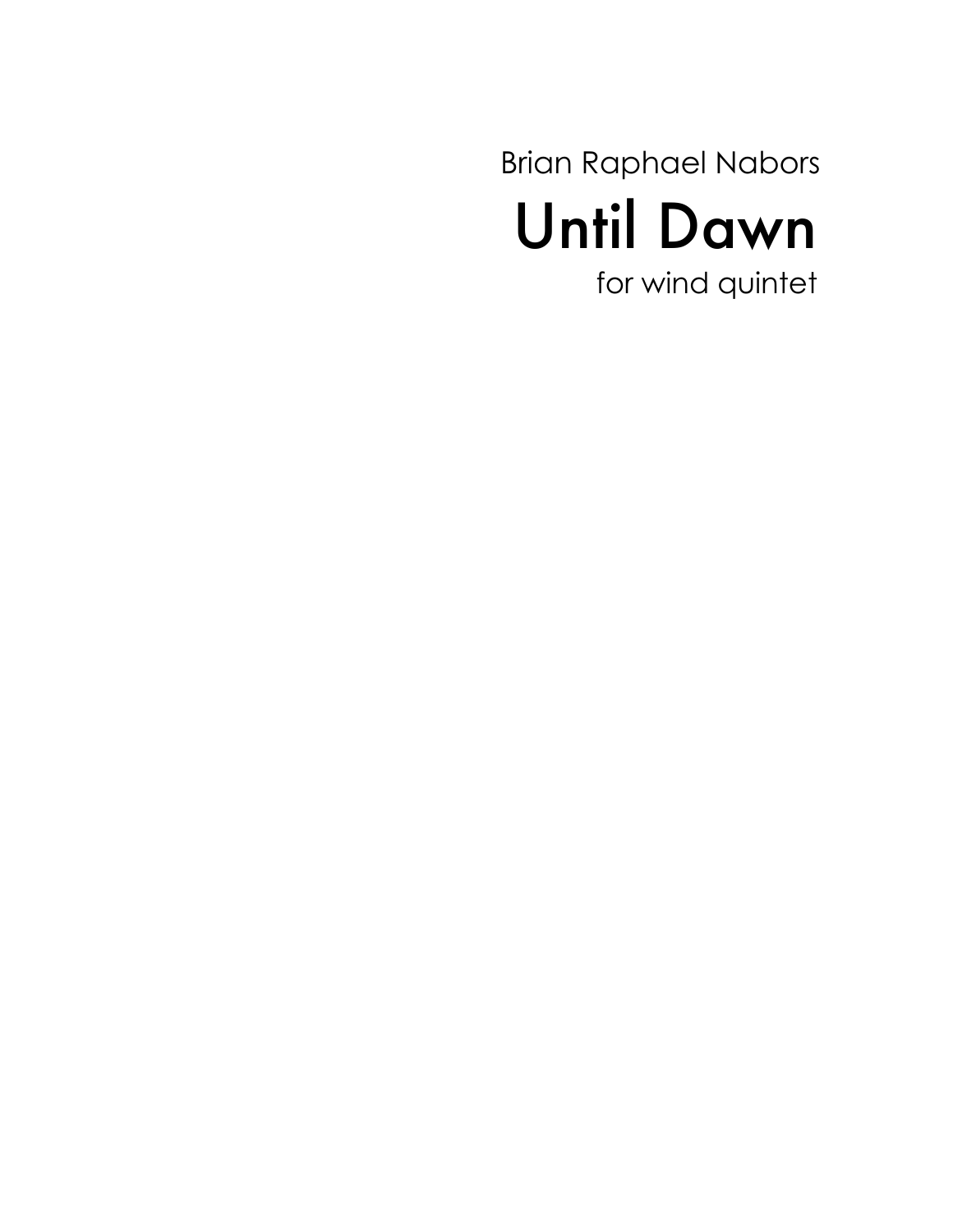## **Notes**

Until Dawn is a reflective journey from darkness to light. This journey is symbolic of the tumultuous times that have befallen the United States and the world in the presence of the COVID-19 pandemic and racial civil unrest for the majority of the year 2020.

Our world experienced a state of darkness, where separation crippled our social interaction. Nevertheless, in times of grief and isolation, we are not powerless. Music has always been there to propel us through the darkest moments in history.

For the listener, there are many moments of push and pull to repesresent the layers of progress and setback we experience in our human condition. Overall, Isought to write this work as a reminder of steadfast optimism, which for me encompasses the belief that "joy comes in the morning." It is the result of the sheer audacity to believe that if we hold on, press forward, and lead with love and compassion, we will indeed see our morning, where effervescent light will drive out darkness and the hands of compassion will cradle us all."

## Performance Notes



tu-ti-ti ka-ti-ti

\*Air Beatboxing - Essentially "talking" into \*Jet Whistle - a very loud glissando the flute, air beatboxing utilizes the use of like sound produced by sealing the talking syllables into the mouthpiece to the embouchure hole completly with produce a percussive, breathy series of the lipsand blowing a fast, high pressure sounds on the indicated pitches. There is air stream through the flute. usually expected to be more air than pitch.

 $\mathbf{it}$ .w.

" $tv$ " =  $to$ "ku" = koo

air only Air Only shh.

\*A pitchless, steady stream of air blown through the instrument.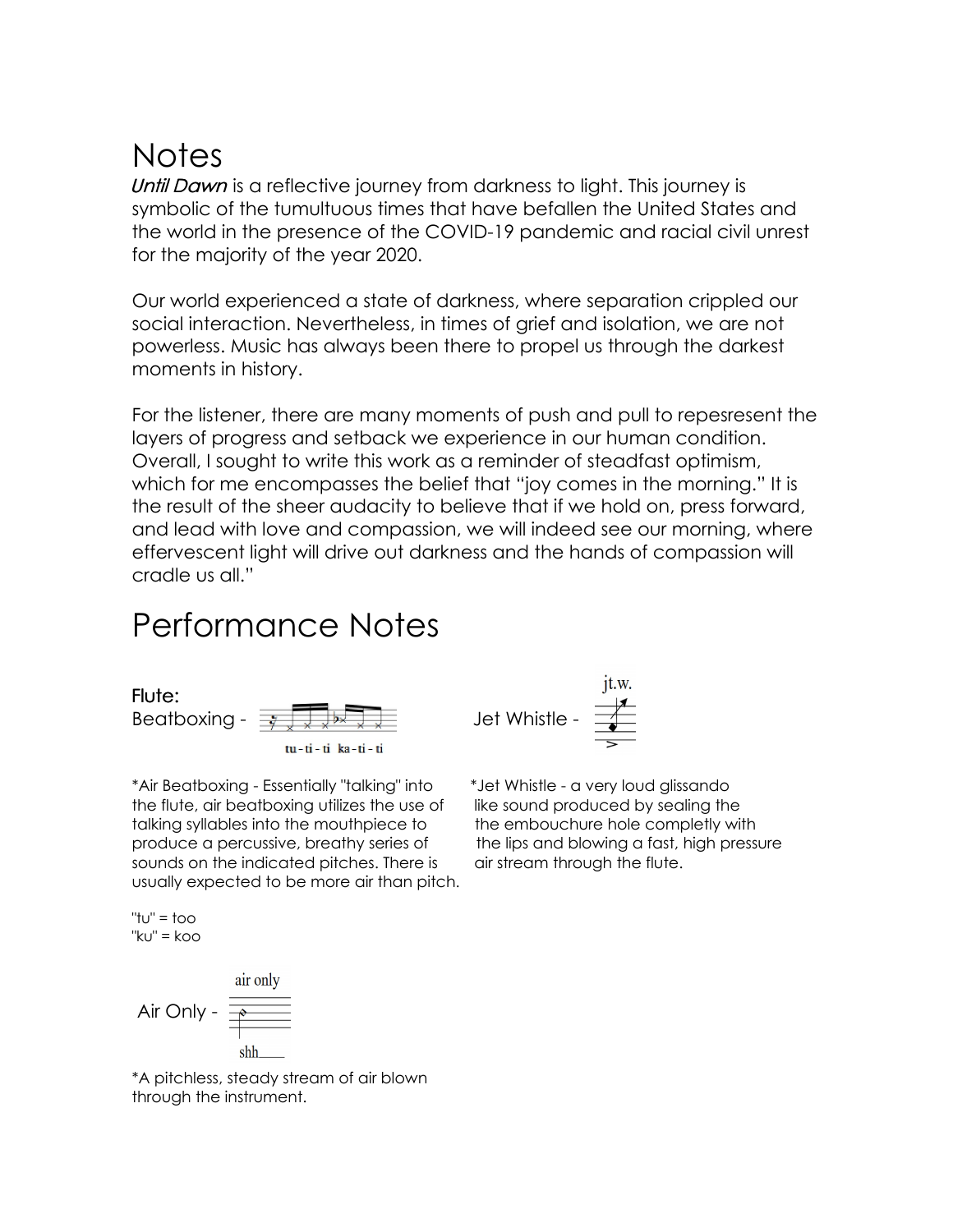



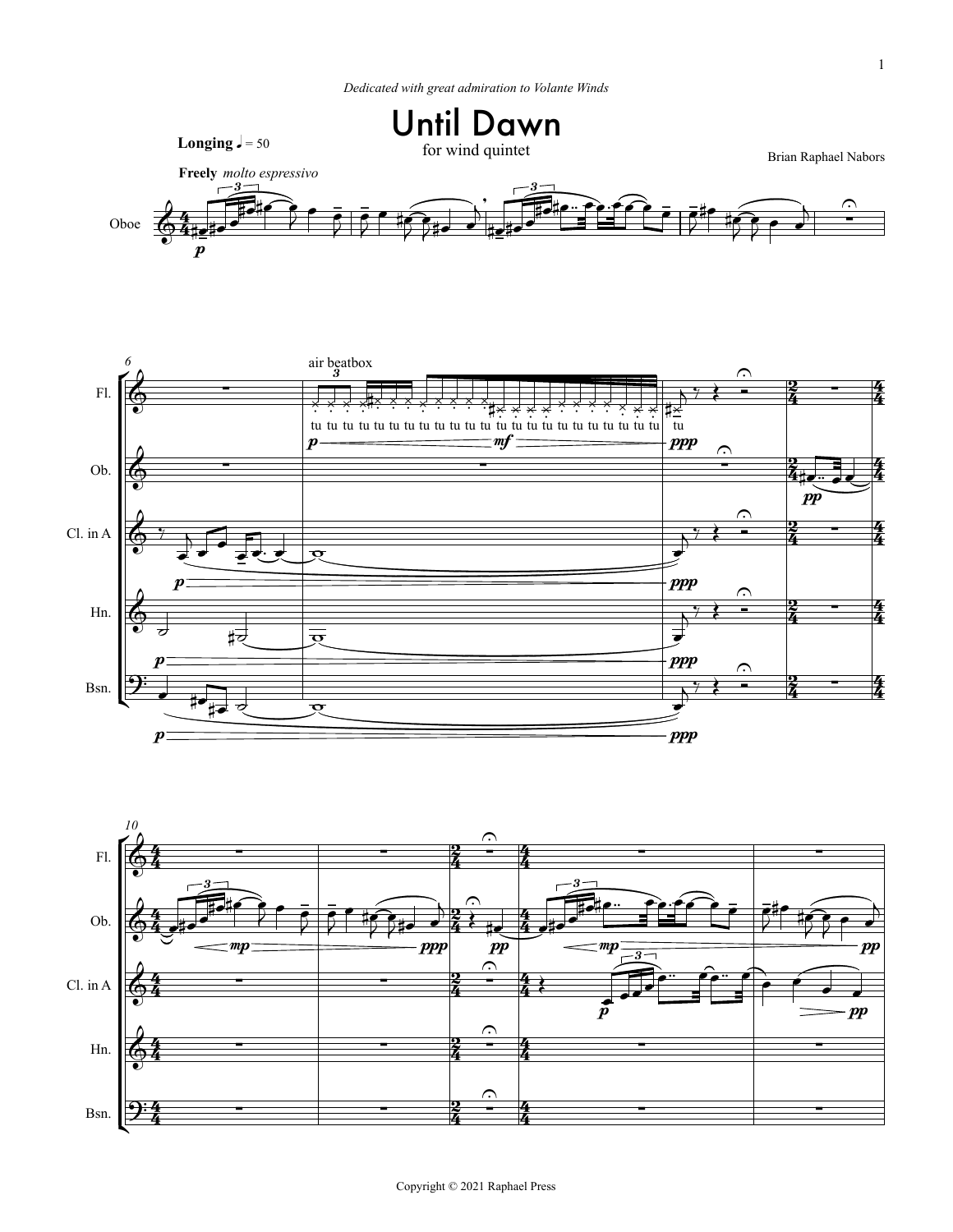



 $\overline{c}$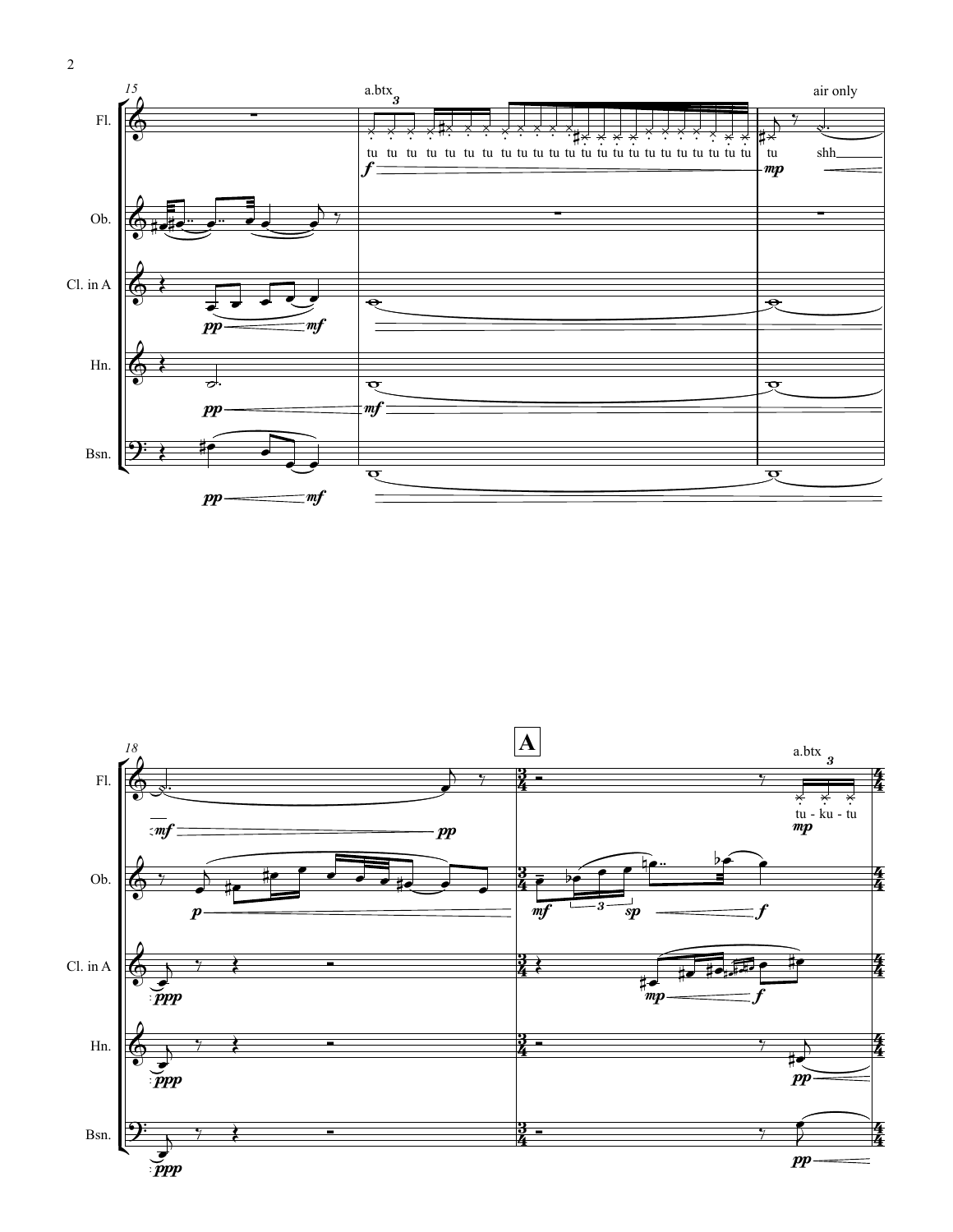

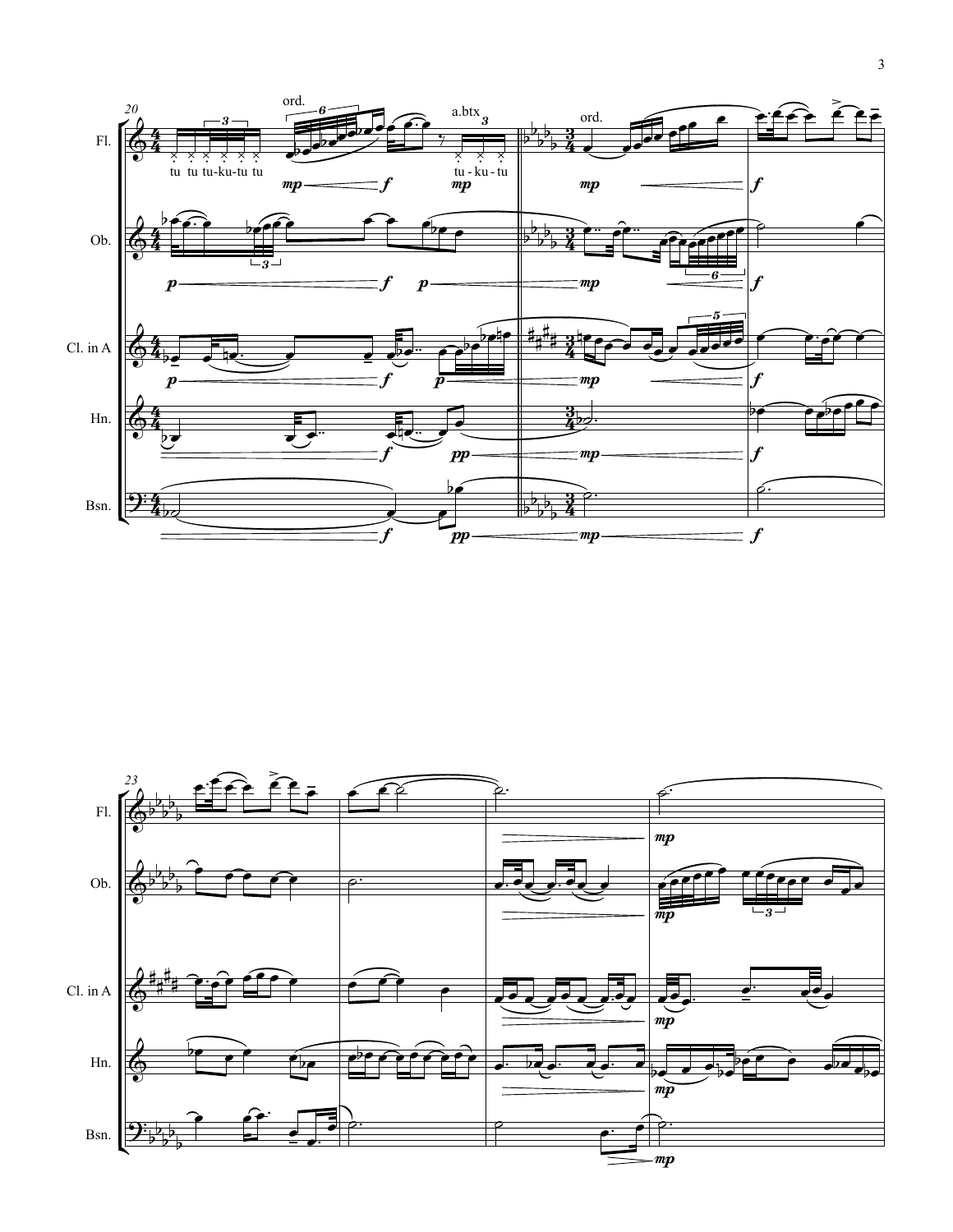

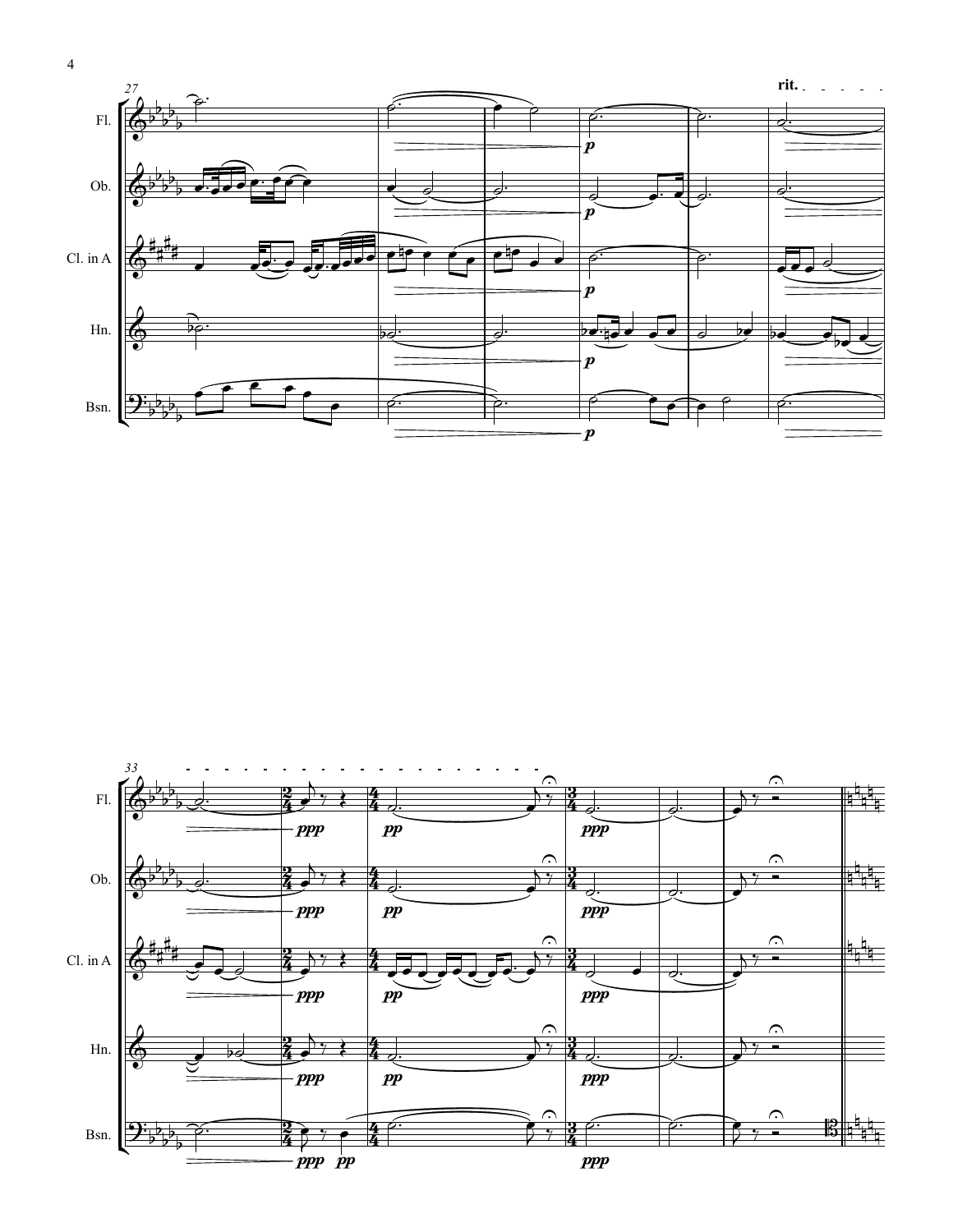



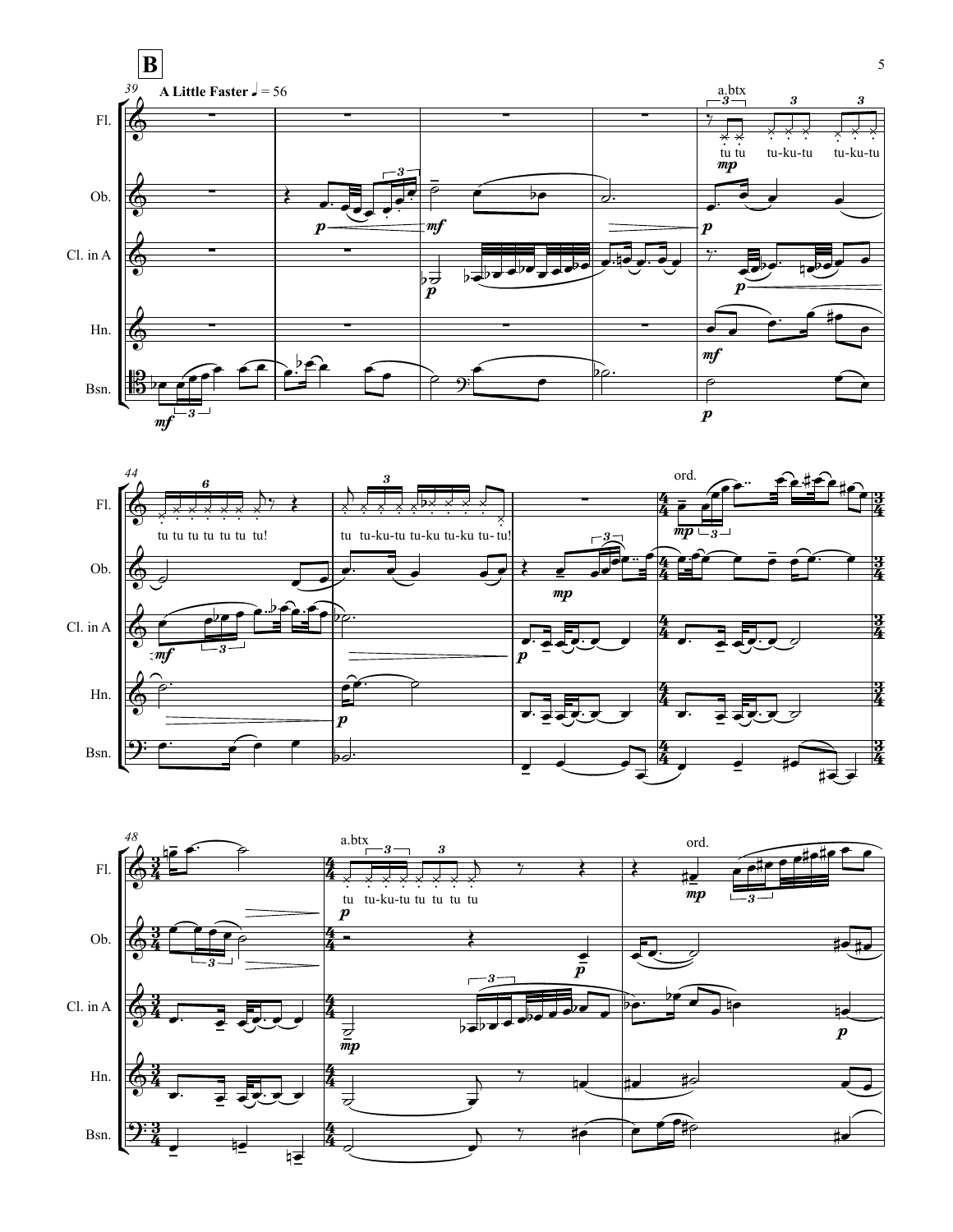



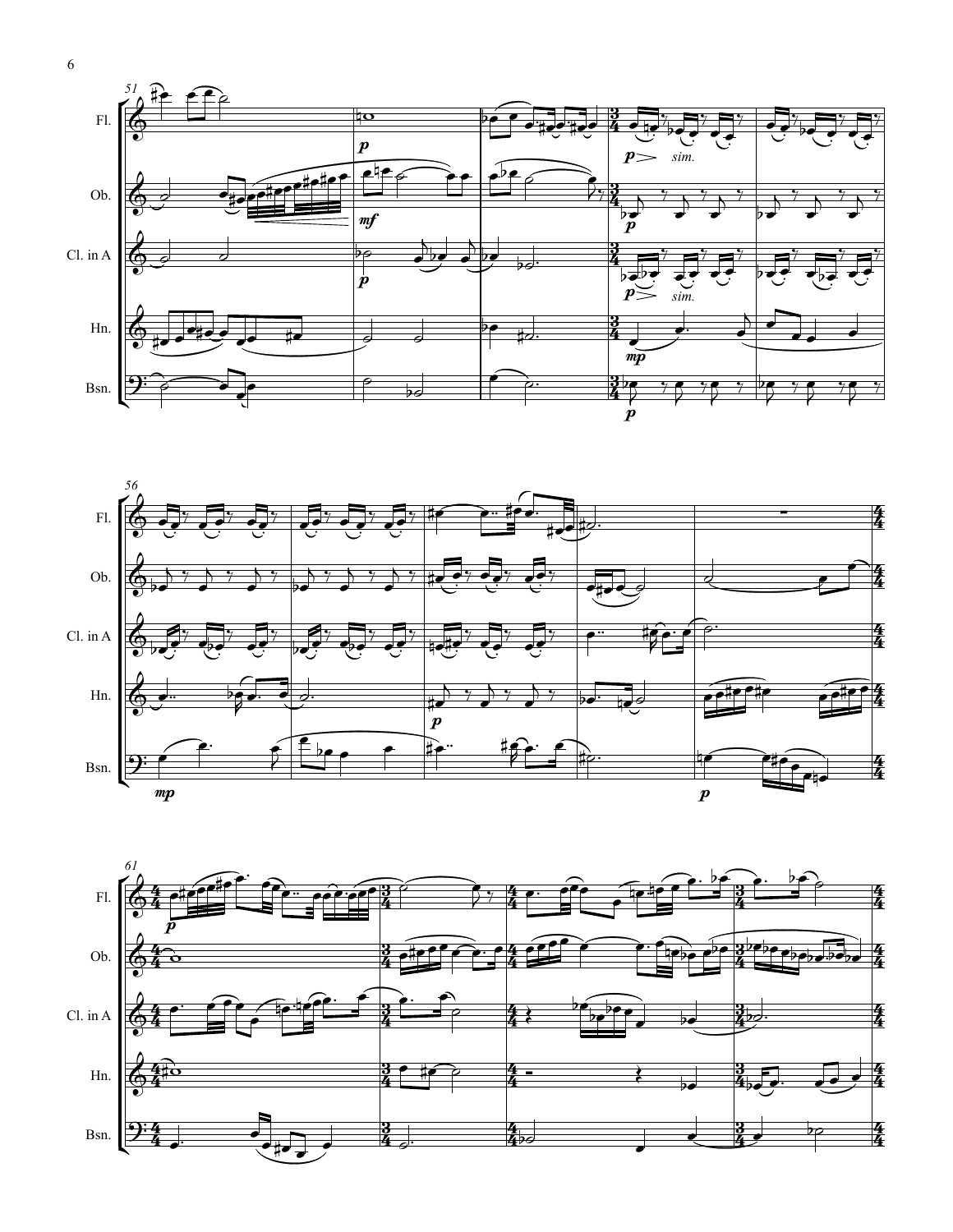



7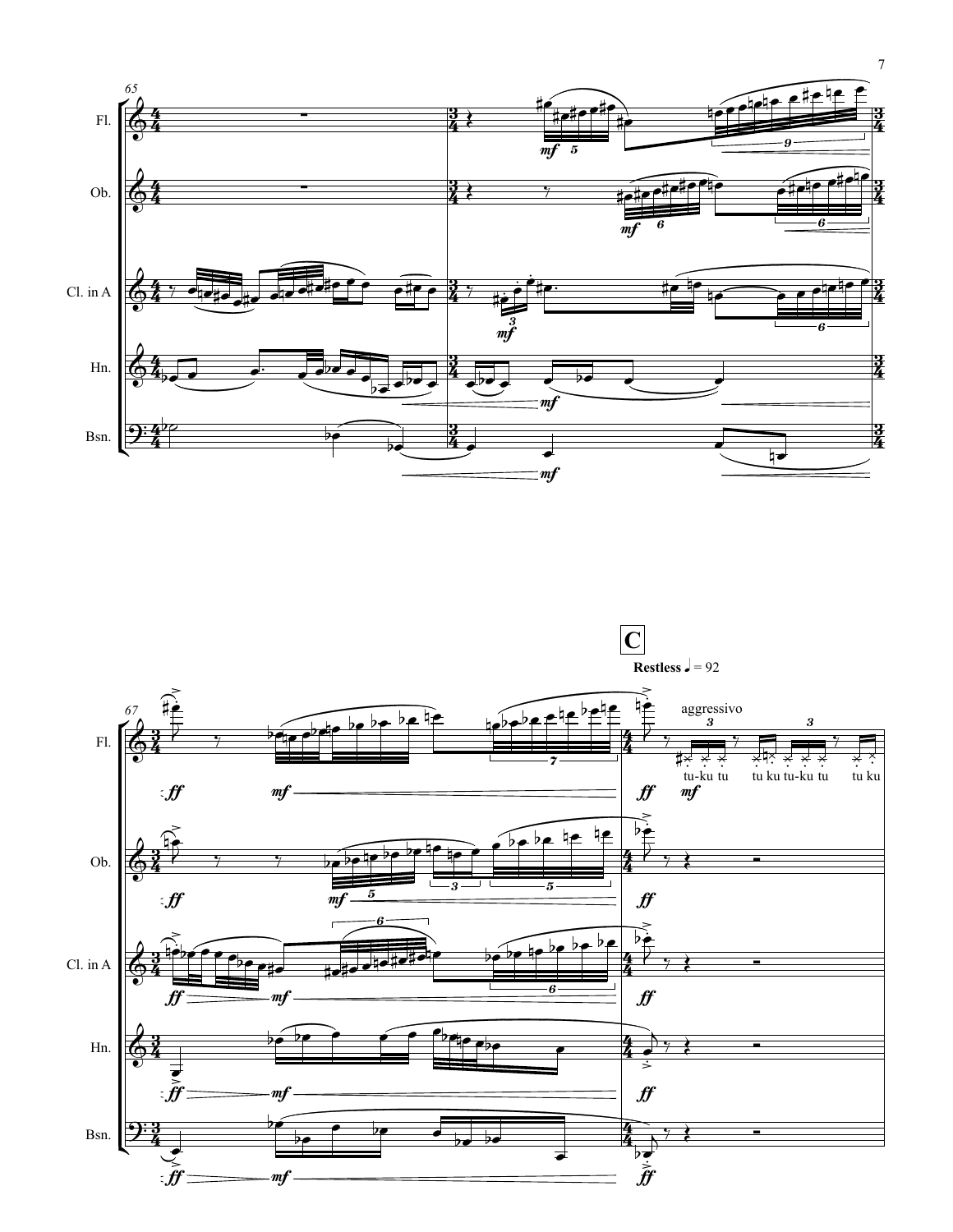



Left blank to facilitate page turn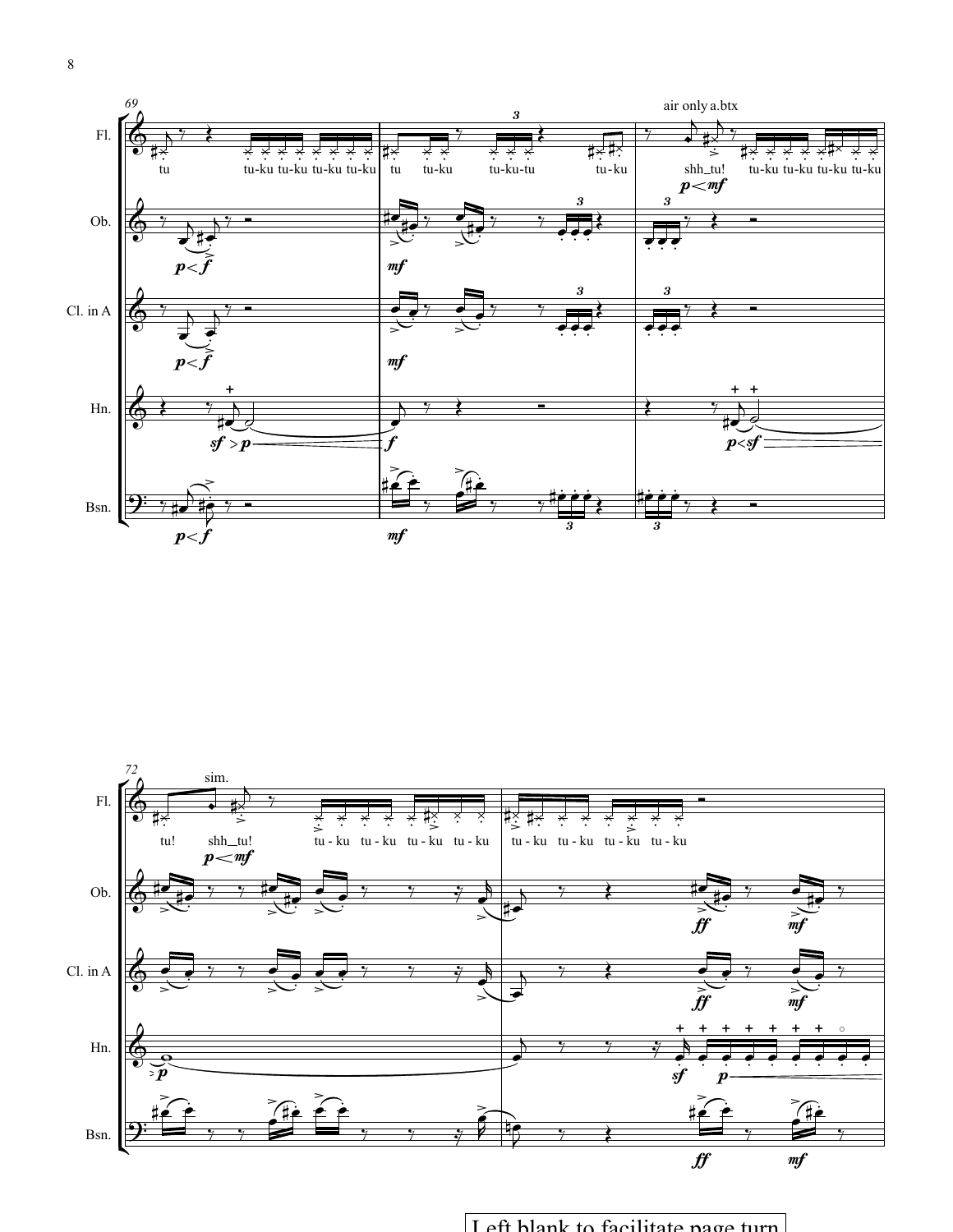



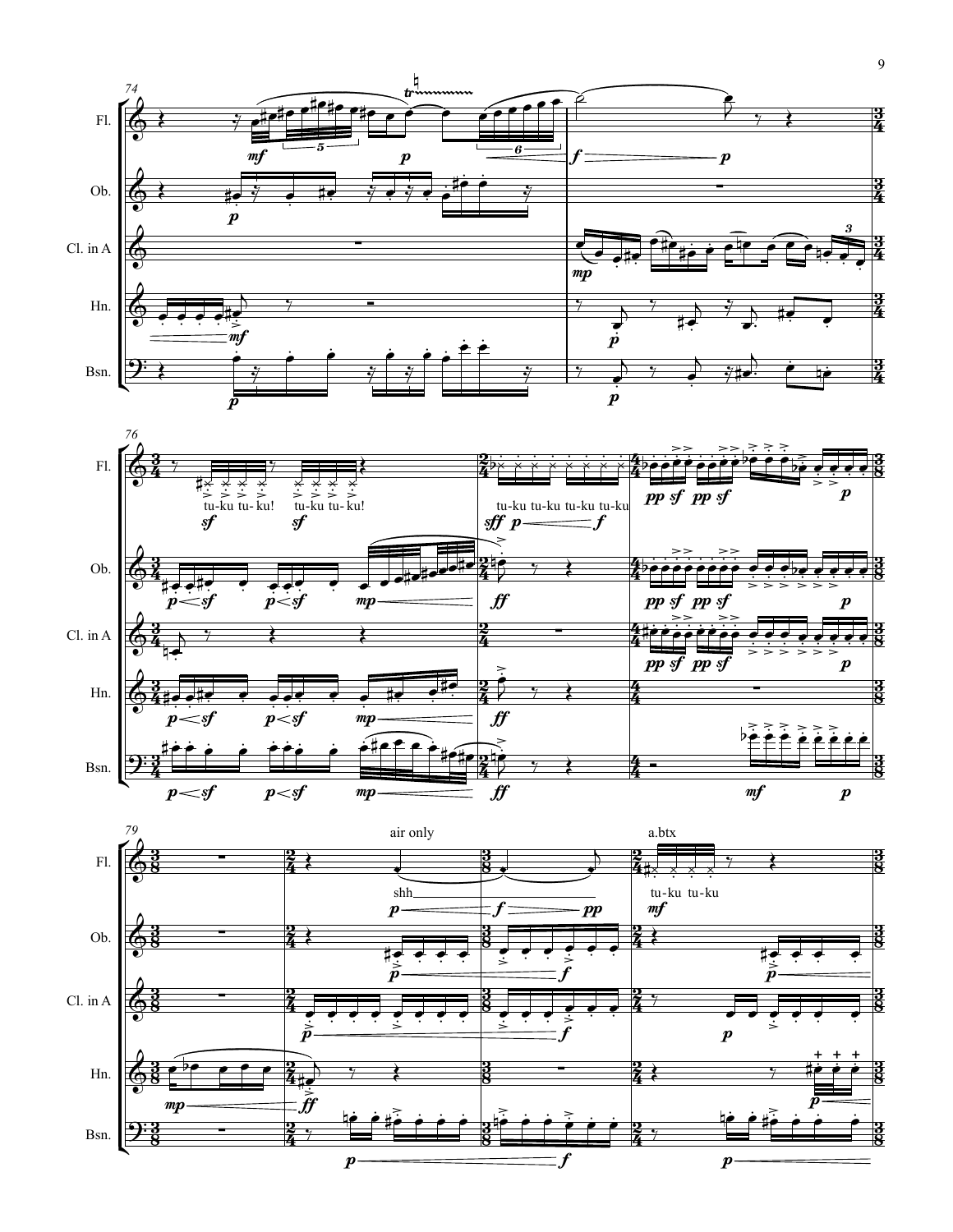



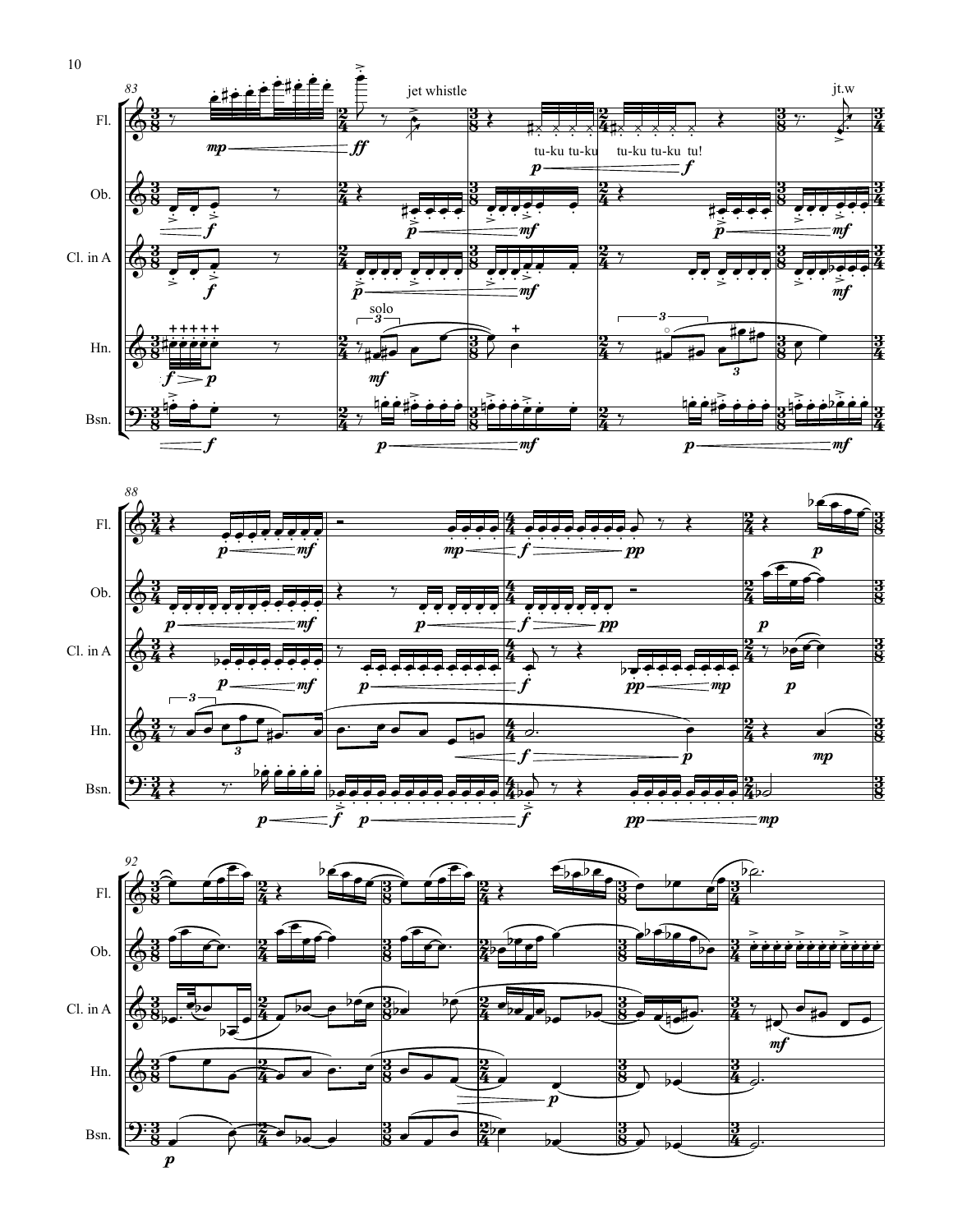

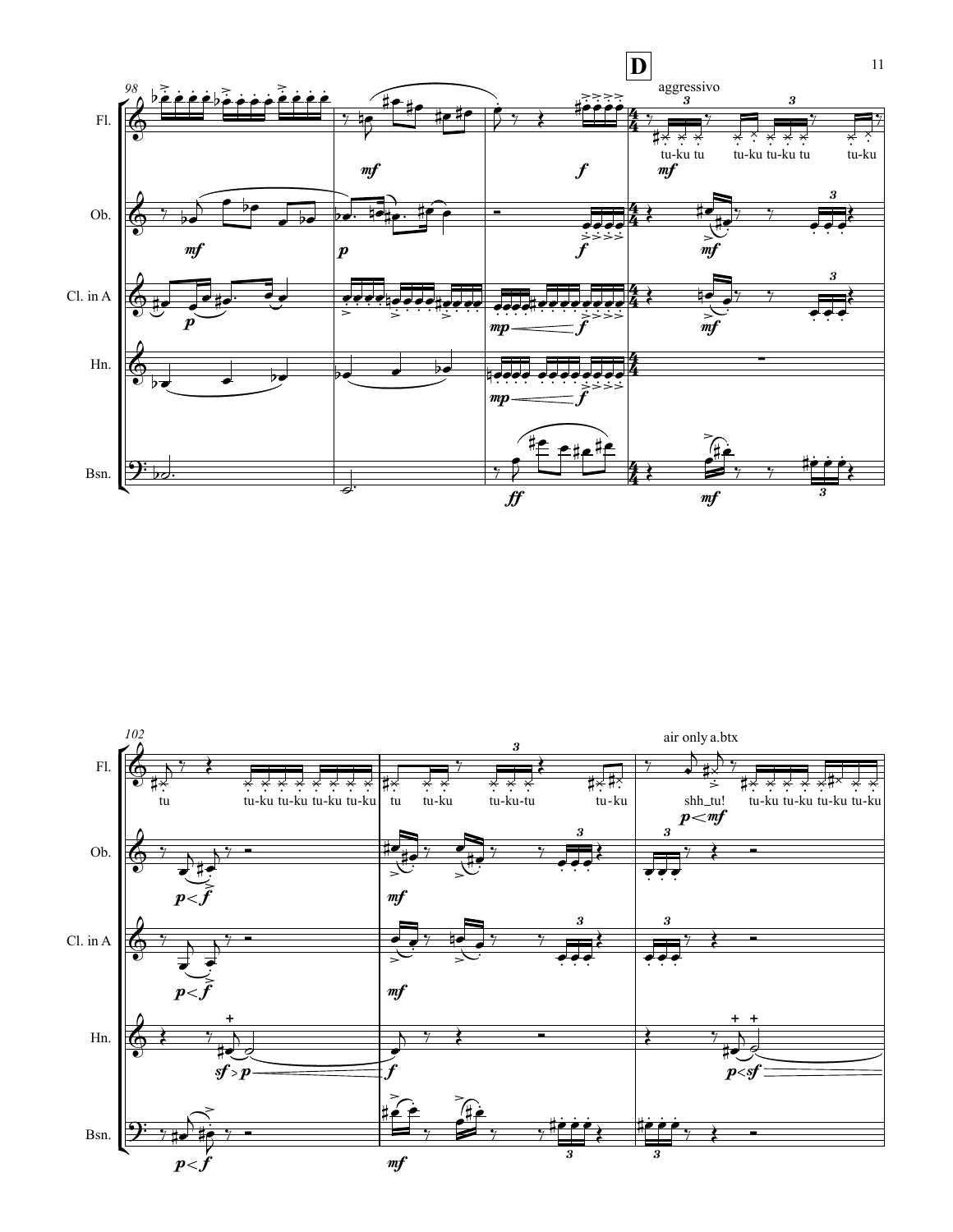



 $12\,$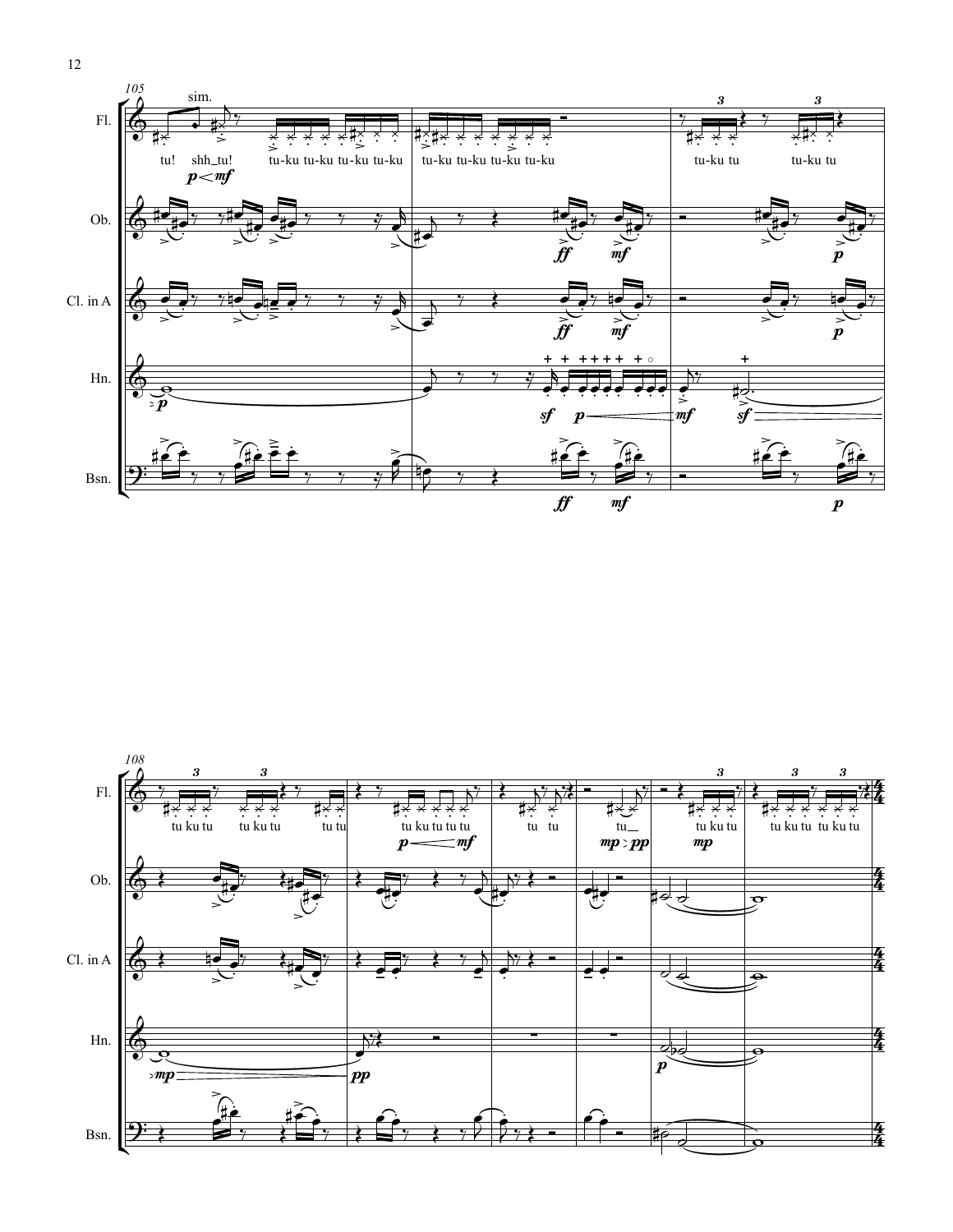

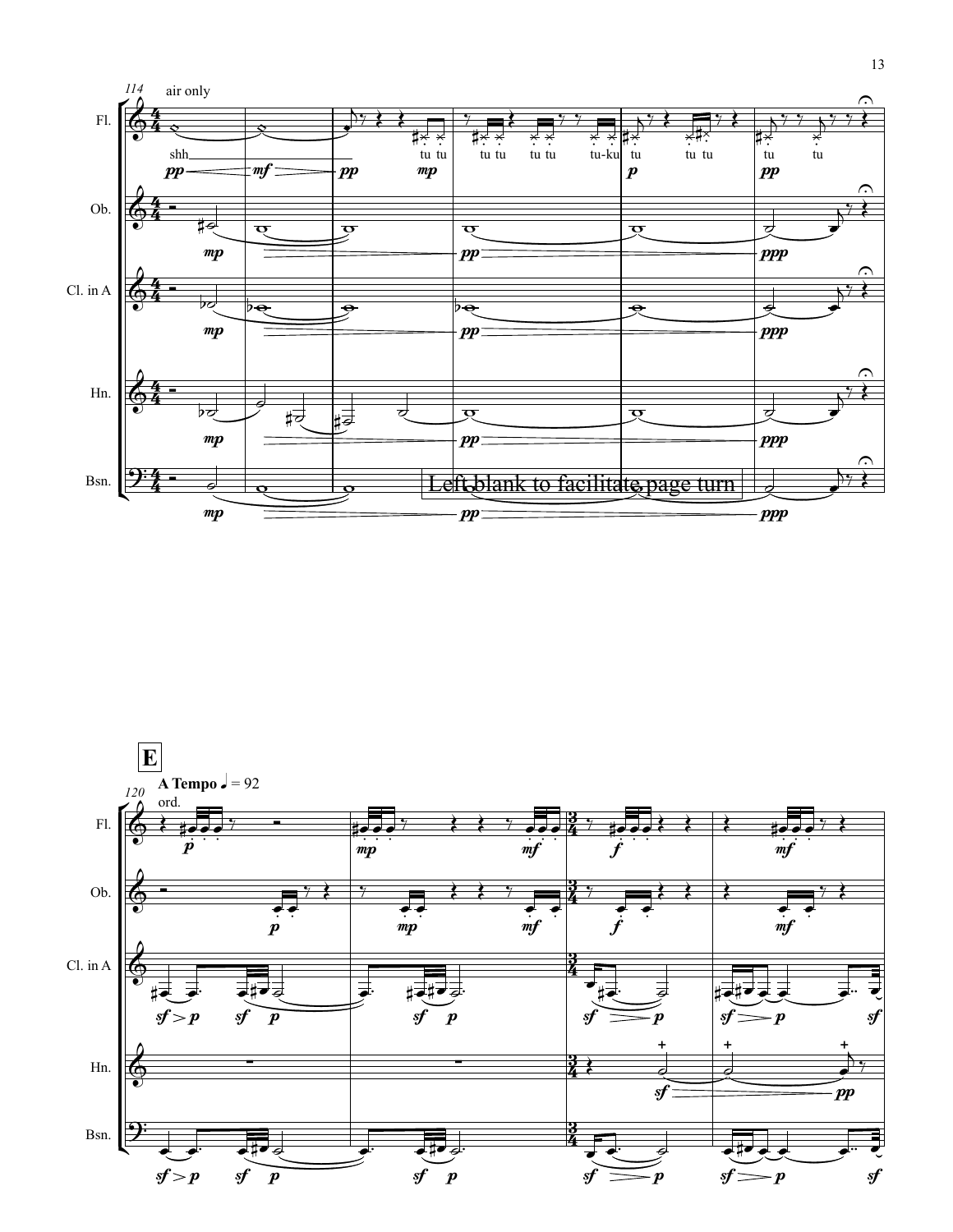

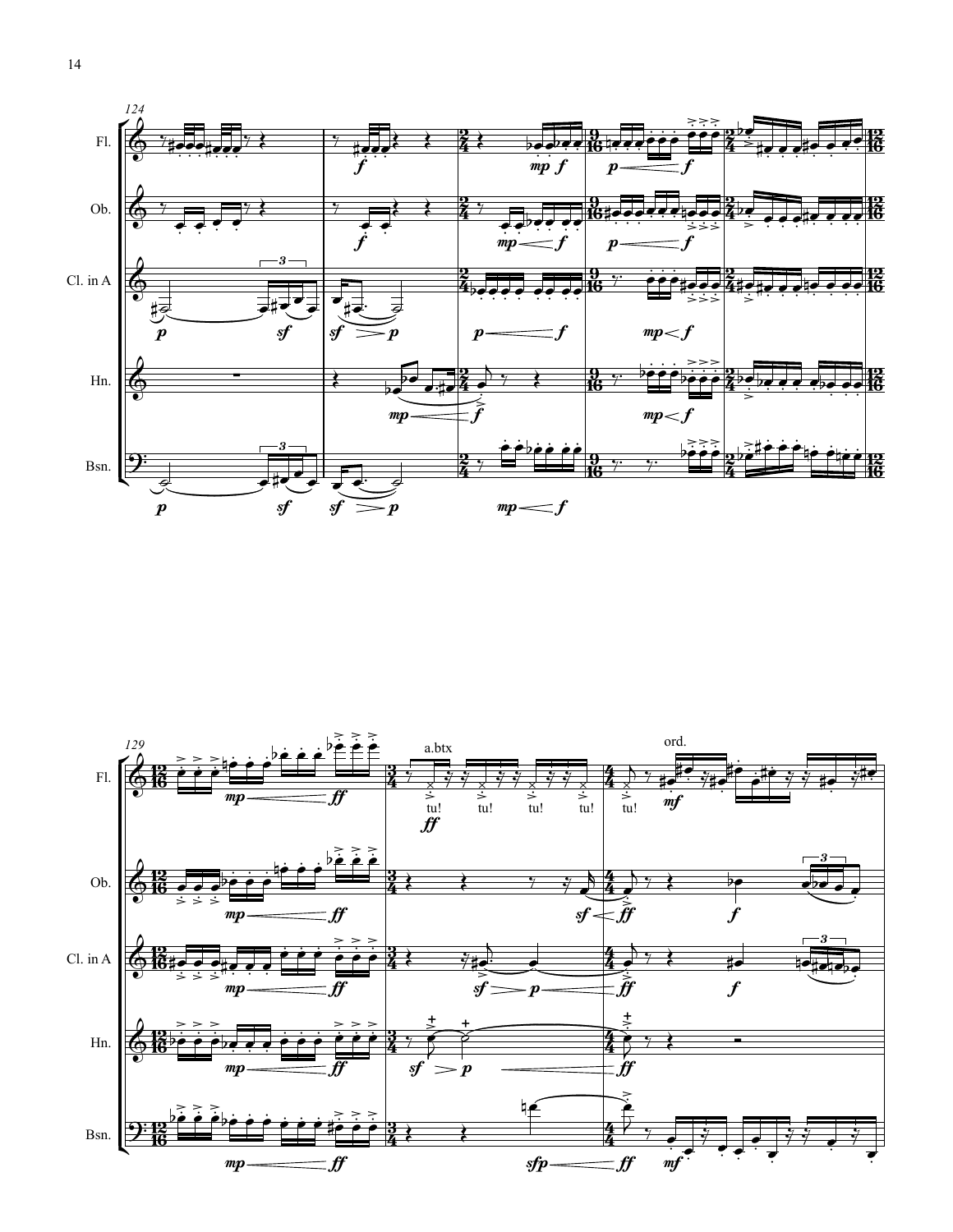



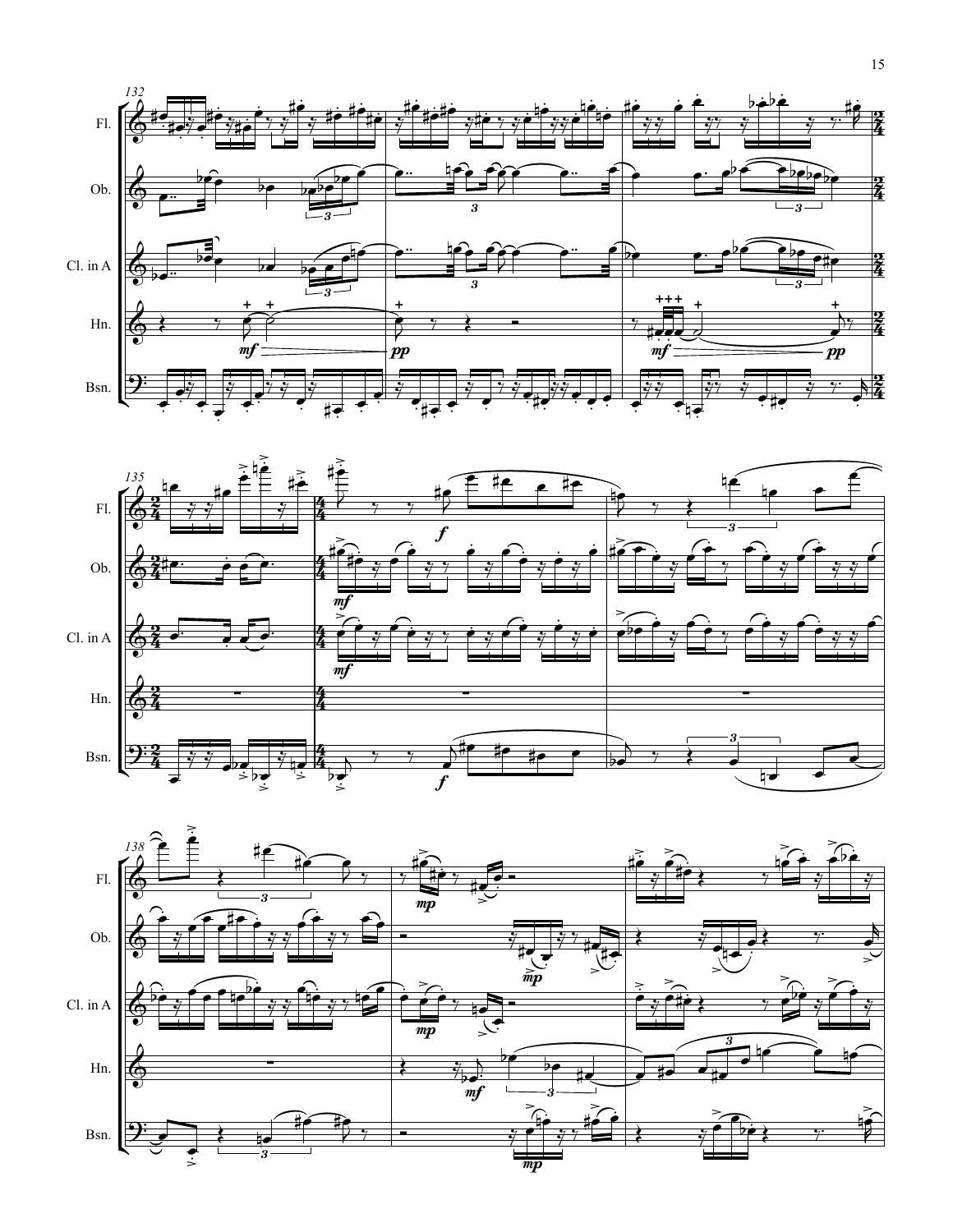



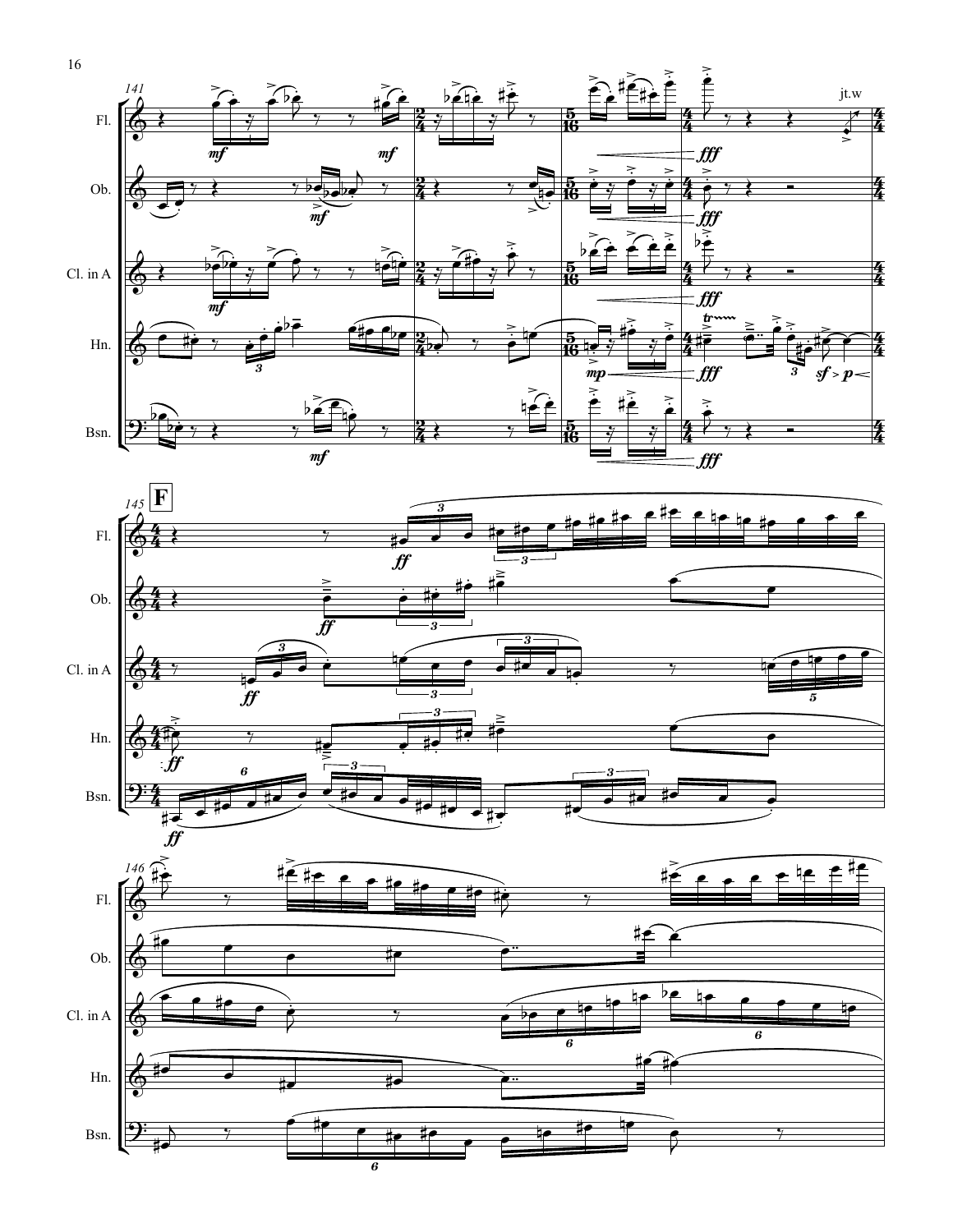

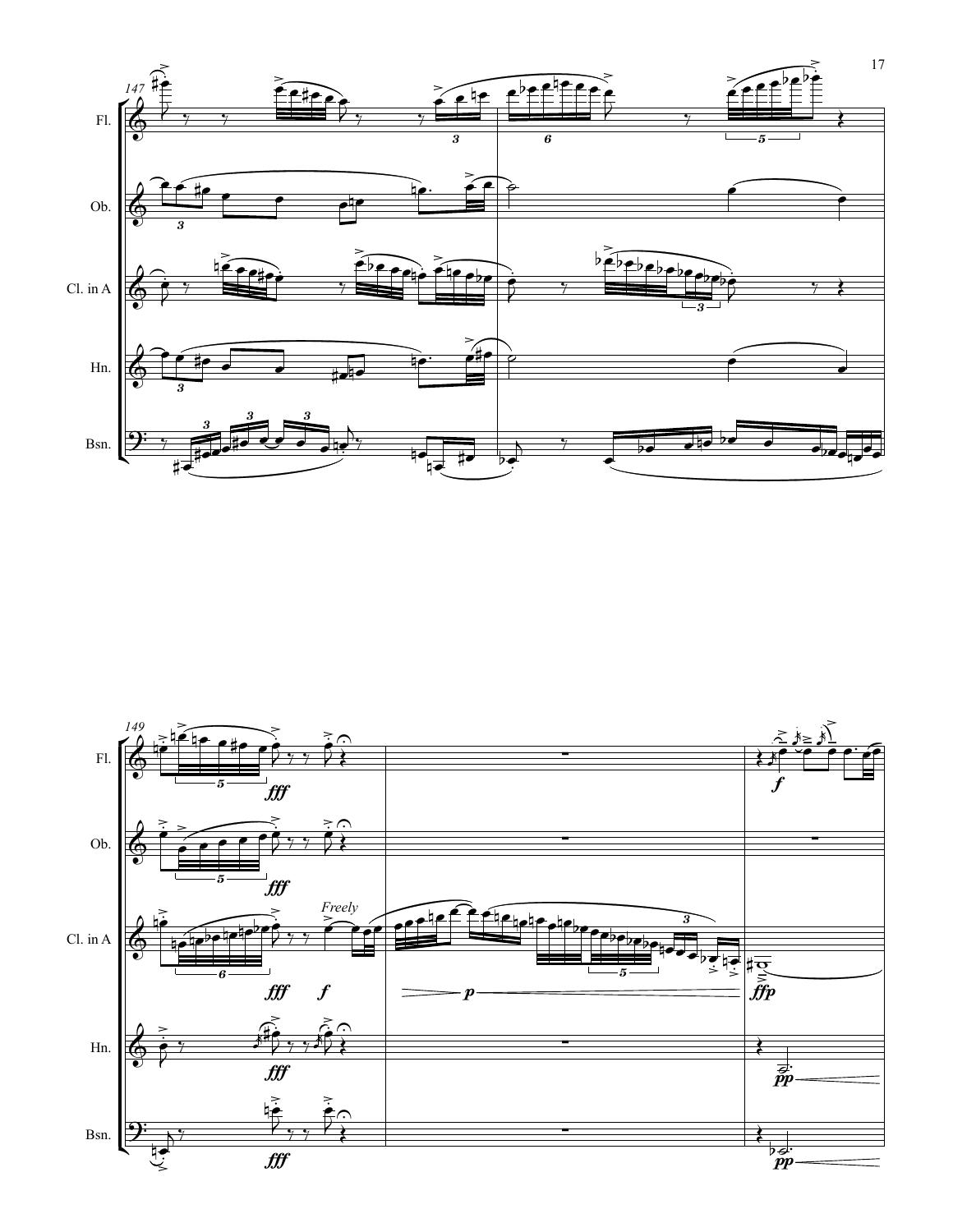

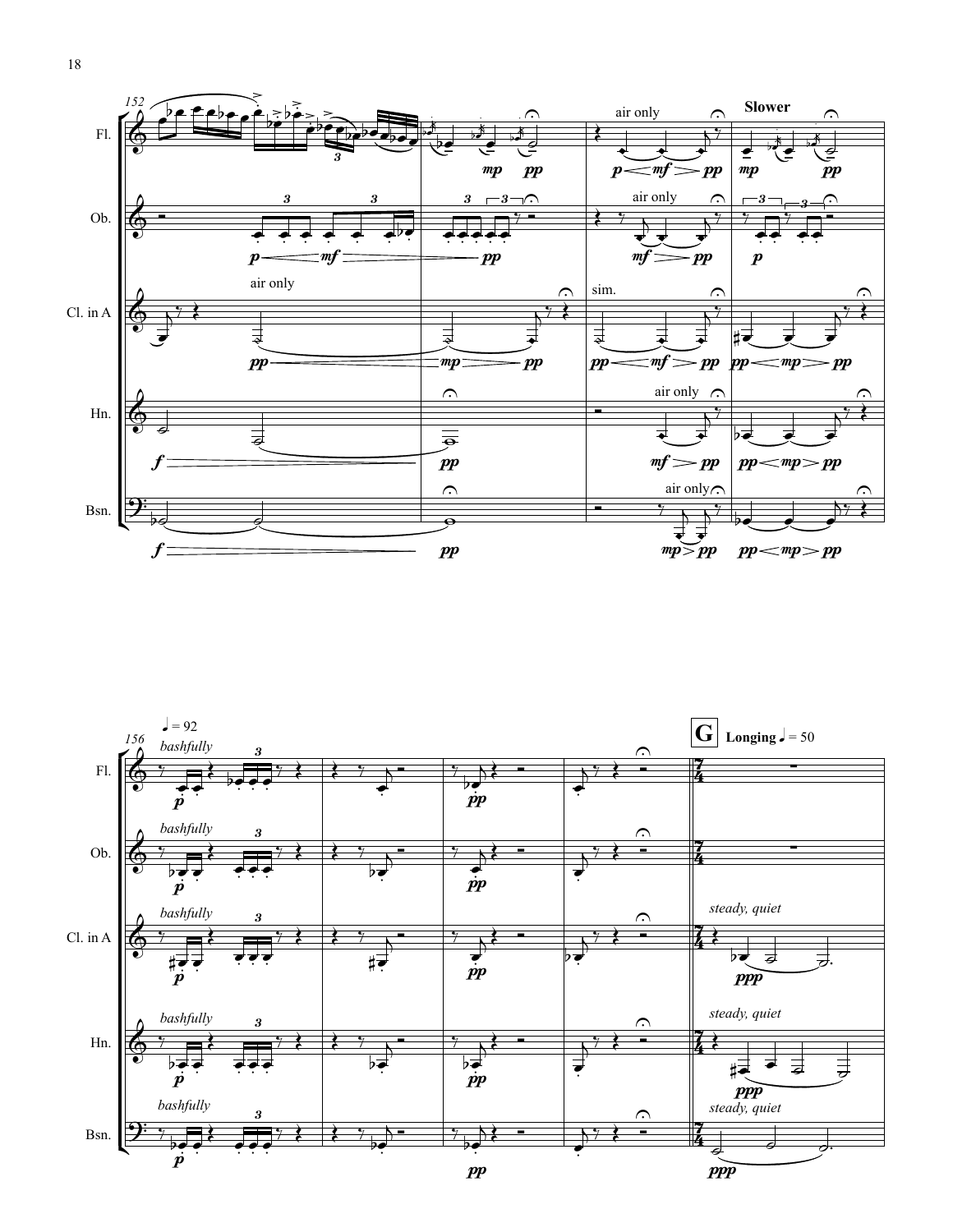



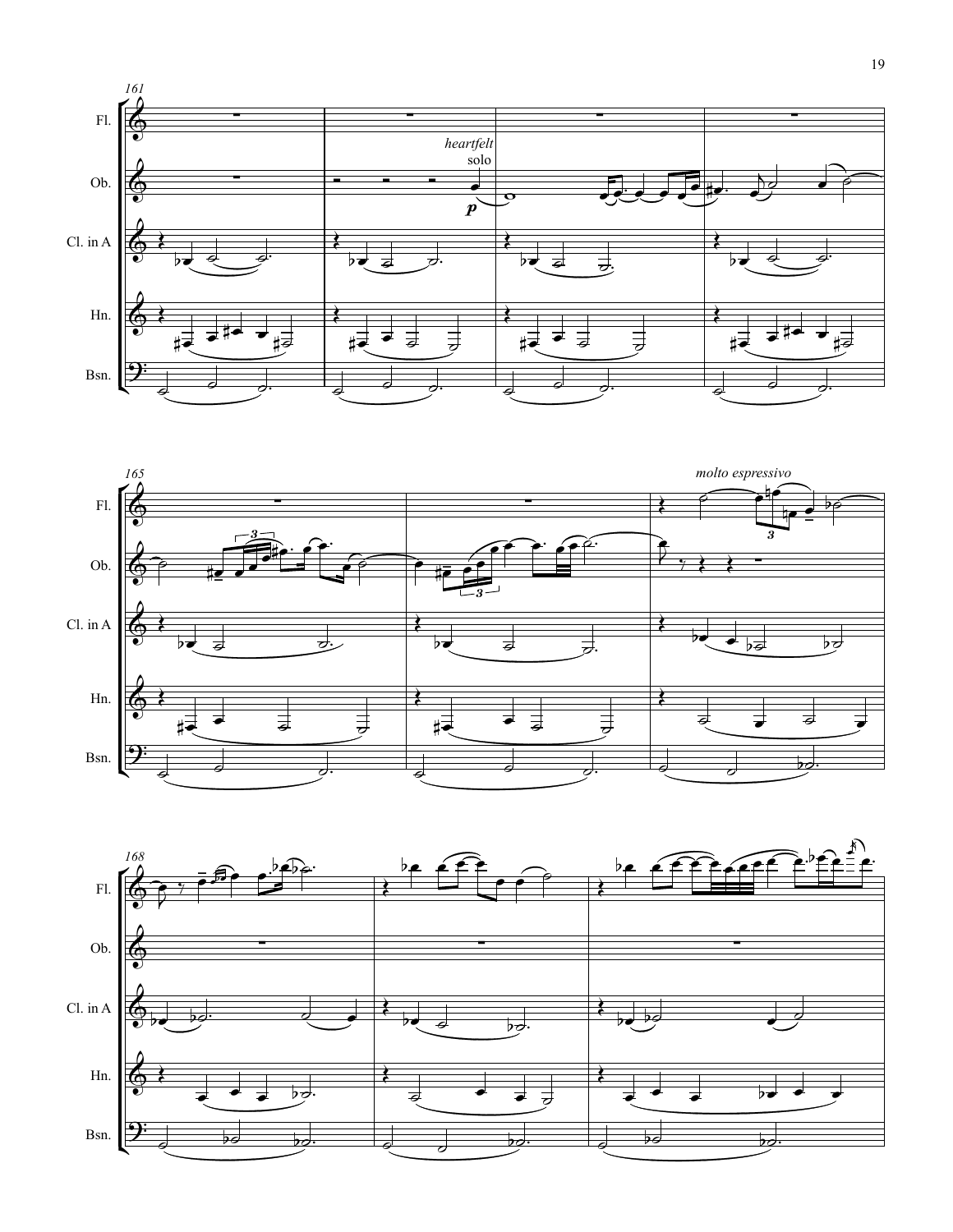



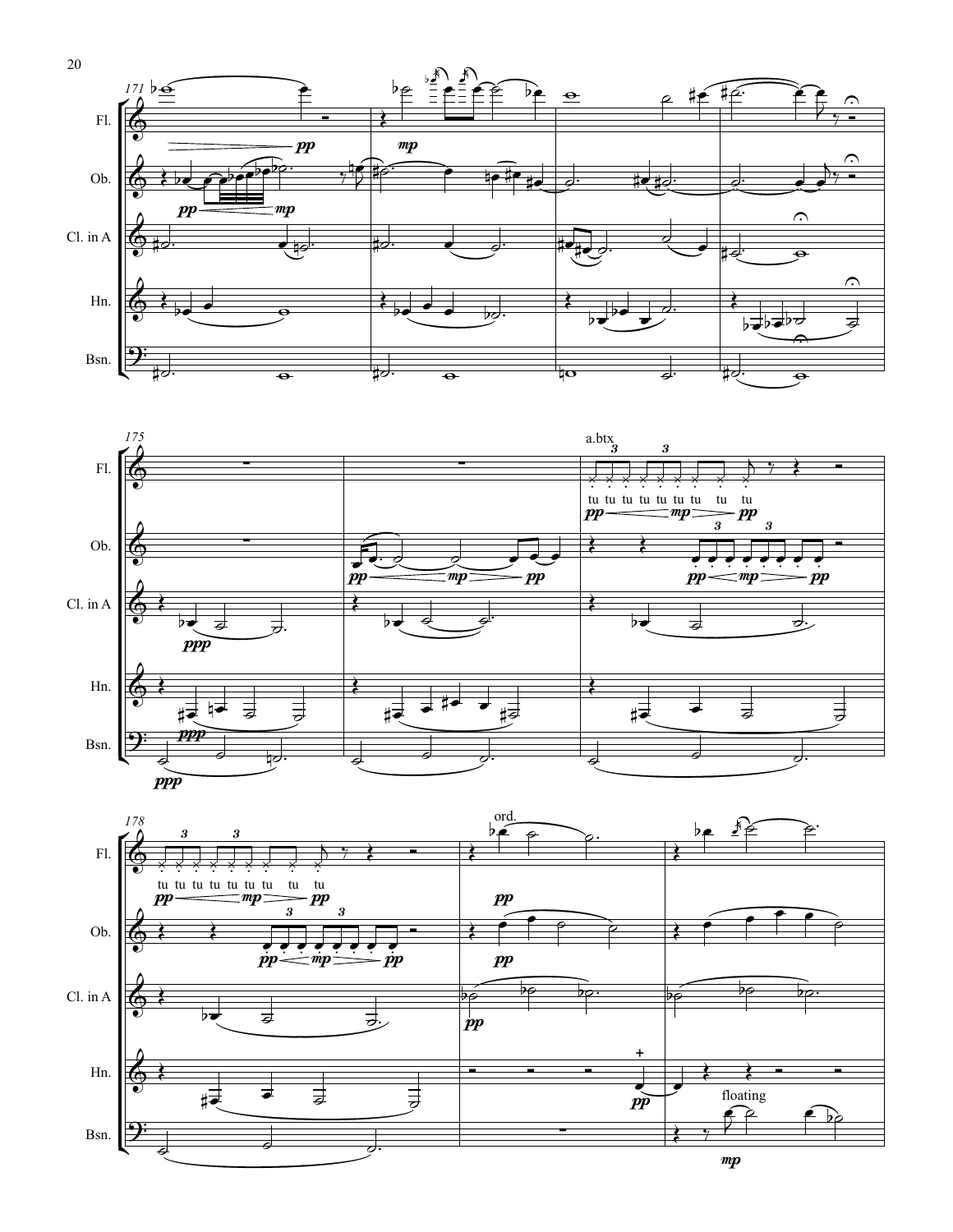

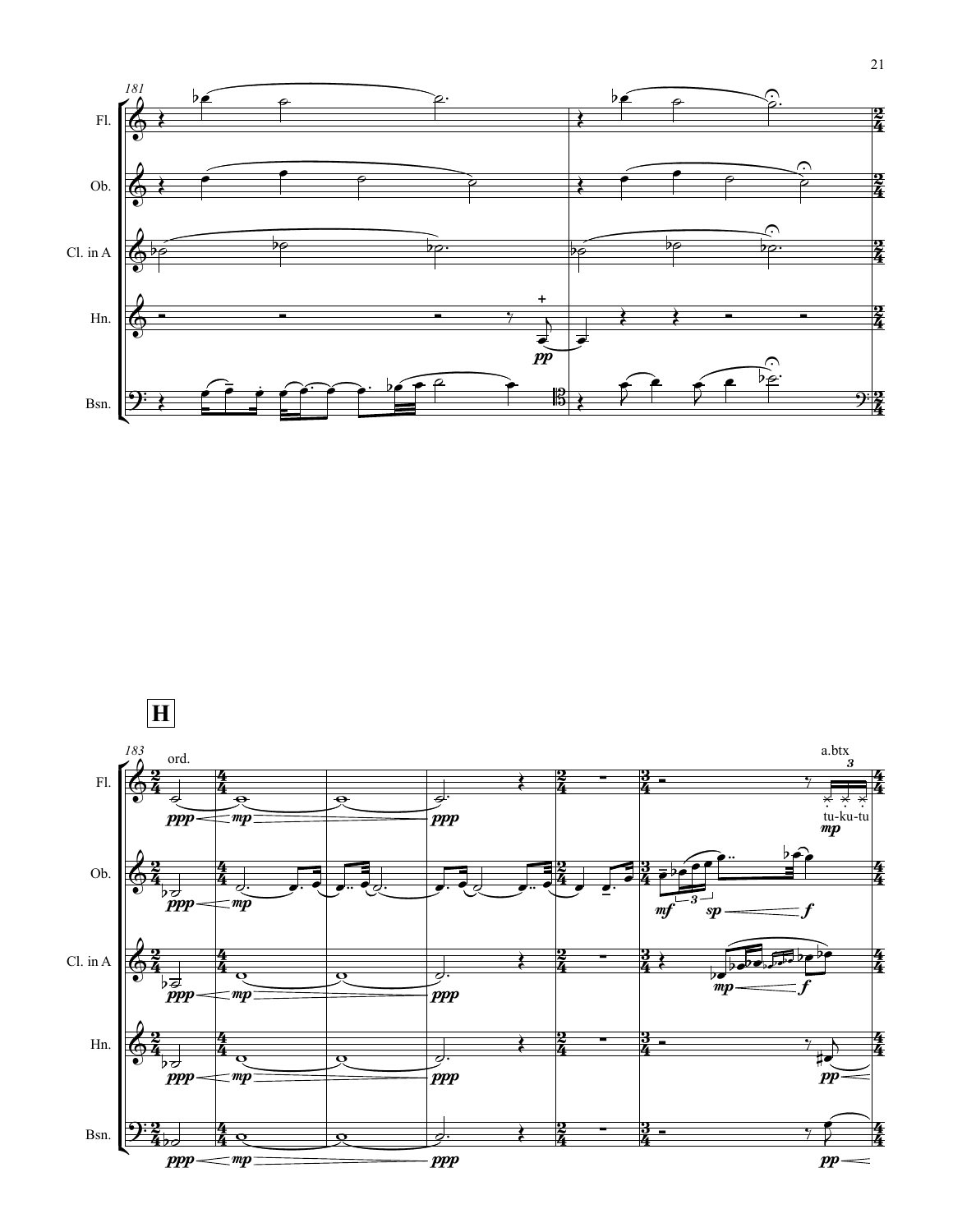



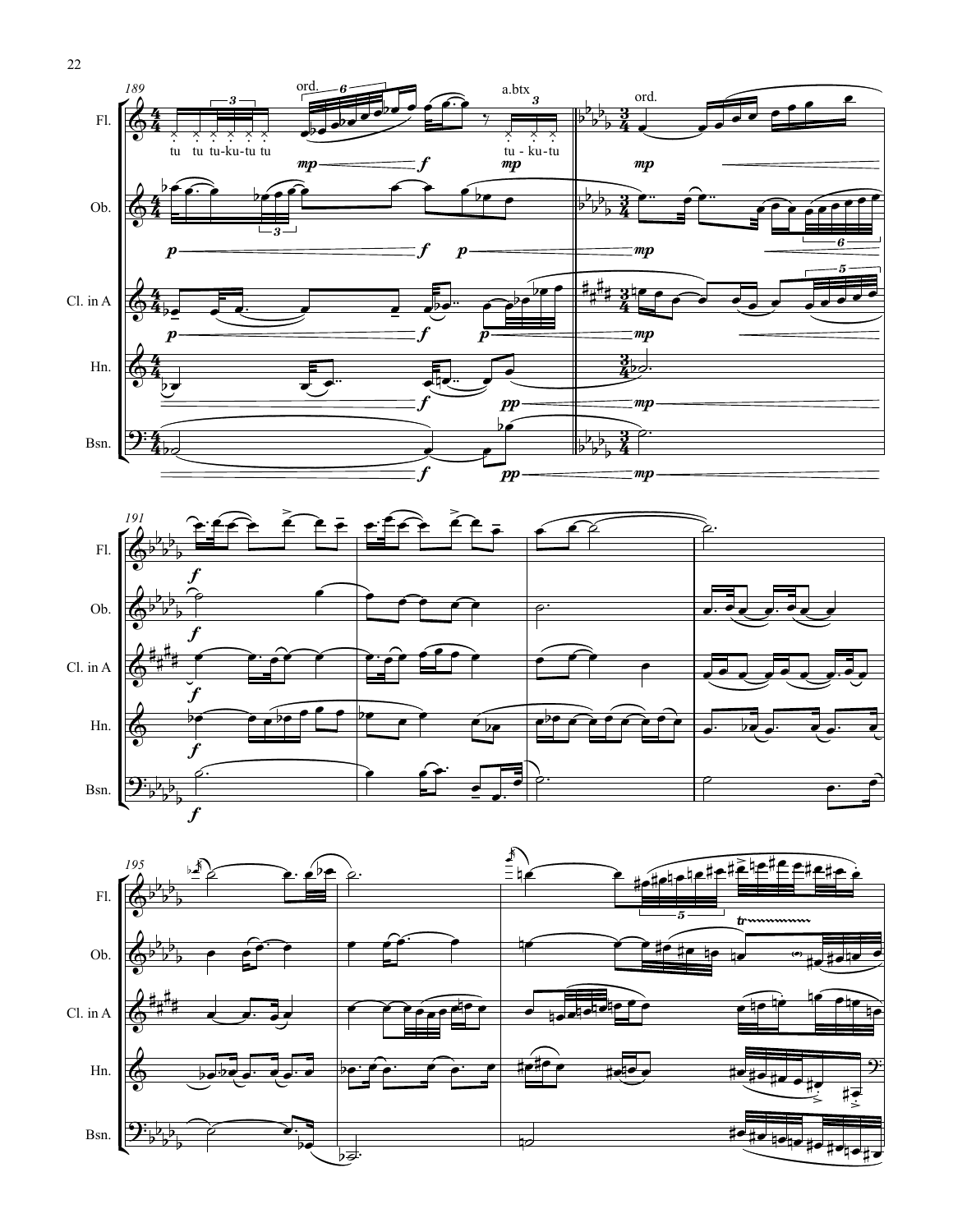





23